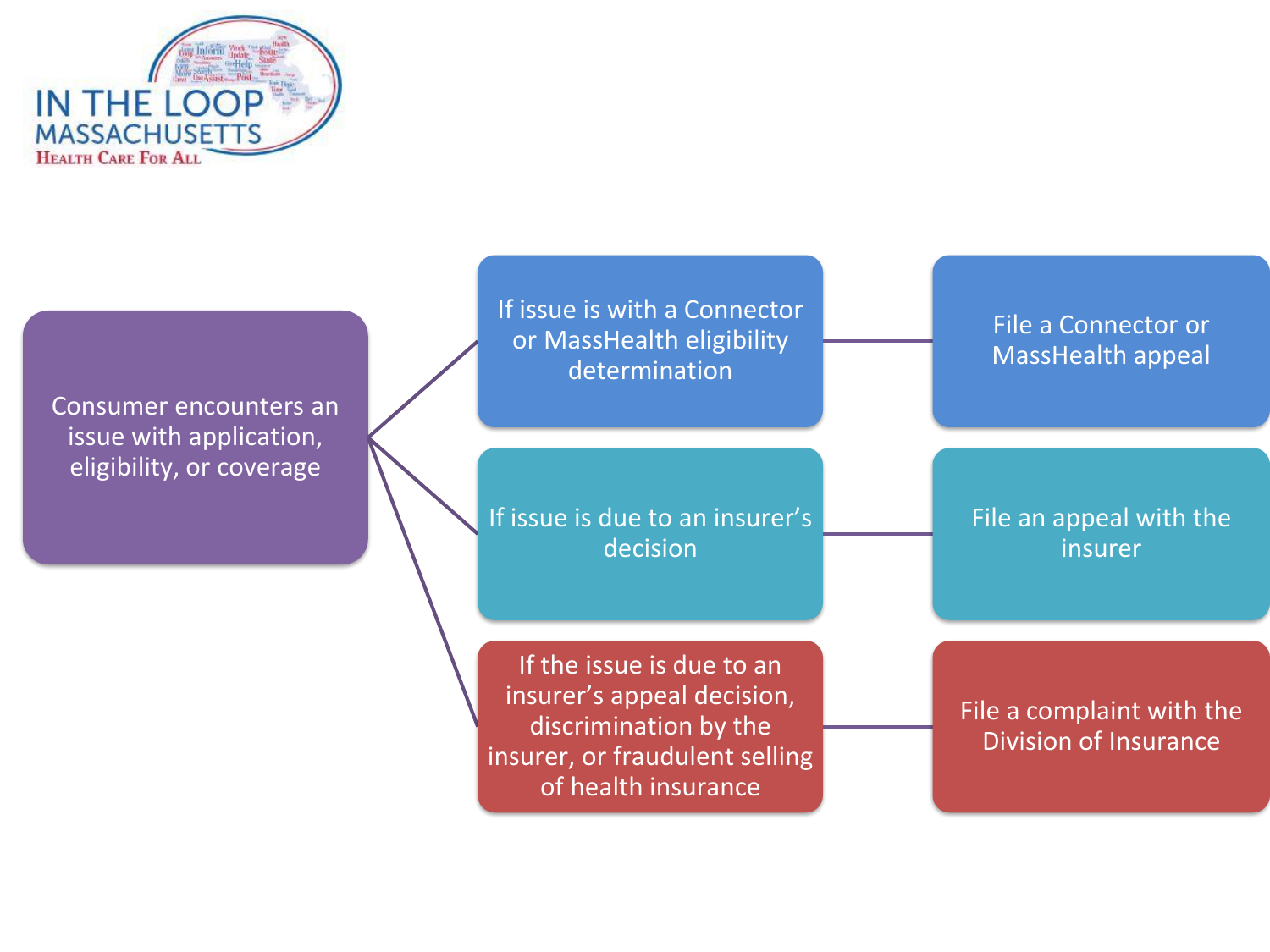

My APTCs or CSRs were reduced or terminated.

I believe that the Connector or **MassHealth** wrongfully terminated my coverage.

I was told that I was not eligible for Connector or MassHealth coverage

I was told by the Connector that I am/am not eligible for MassHealth and I think I should/should not be.

I was not given the right amount of APTCs or CSRs.

I was denied APTCs or CSRs.

## **Appeal to MassHealth or the Connector**

1. Look for a notice of an Appealable Action from MassHealth or the Connector, which will come with a form to file the appeal request. File the request within 30 days of receiving the notice

2. If you did not receive a notice but would like to file an appeal:

- Contact MassHealth Customer Service at (800)-841-2900 TTY: (800)-497-4648
- Contact My Ombudsman by:

Phone: (855)-781-9898. TTY: MassRelay at 711

Email: [info@myombudsman.org](mailto:info@myombudsman.org)

Visit: 11 Dartmouth Street, Suite 301

Malden MA 02148

I was denied eligibility for the type of MassHealth I applied for

> I was denied eligibility for a financial hardship waiver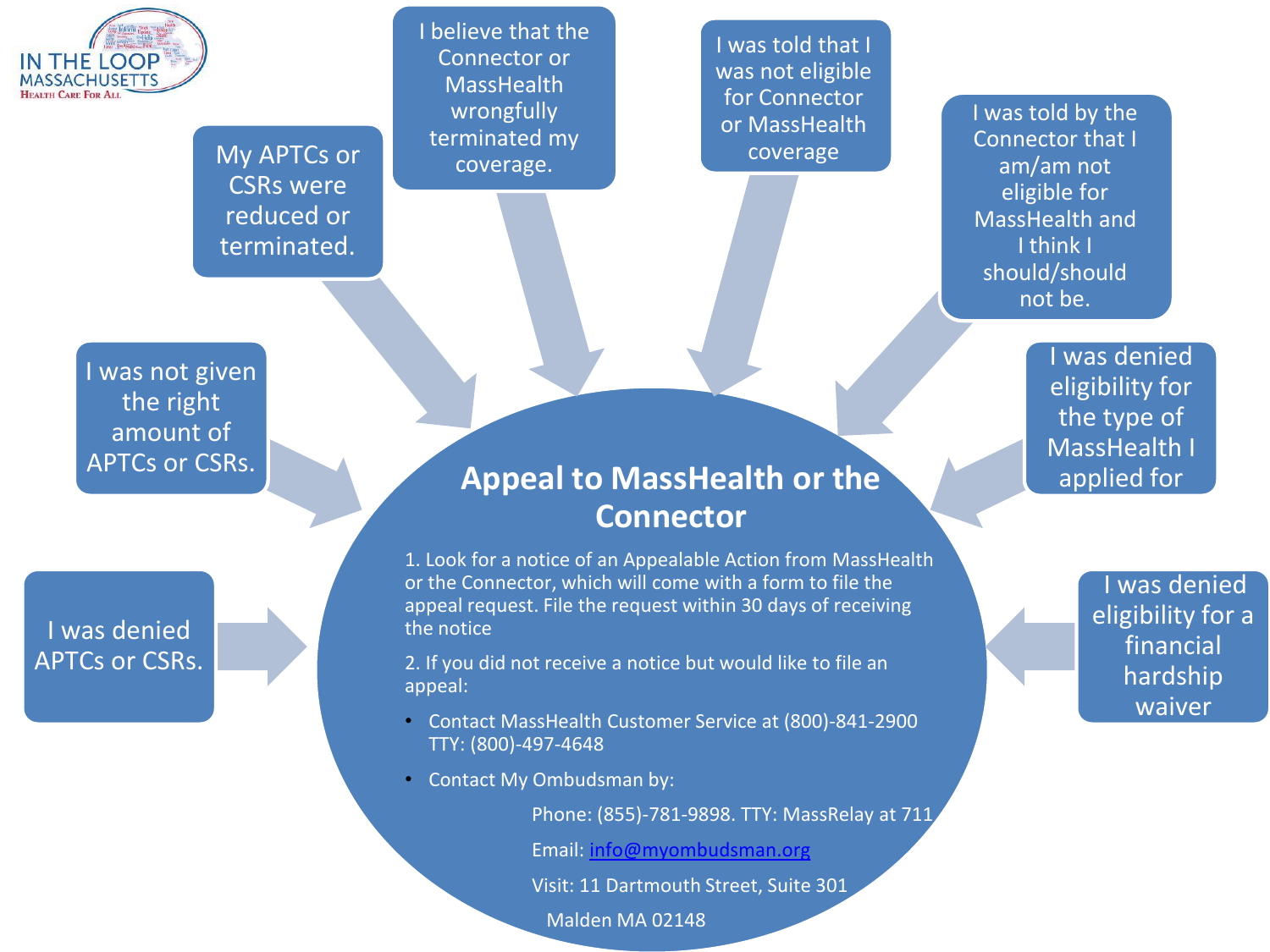

My insurer denied my necessary" claim for a covered service or procedure.

My insurer denied my claim because it deems the requested service(s) to be "experimental" and/or "not medically

My insurer would not cover my prescription.

I went to the emergency room and now my bill says I owe money because the provider was out of network.

## **[Appeal to Insurer](https://www.mass.gov/appeal-a-health-insurance-denial)**

1. Internal Appeal—within 180 days of receiving claim denial or adverse decision, ask insurer to conduct a full and fair review of its decision

2. If your internal appeal is denied, you can request an external review through the Office of Patient Protection within 4 months of a final adverse determination. The OPP can be reached at: (800)-436- 7757 (TTY: MassRelay)

## My insurer cancelled my coverage.